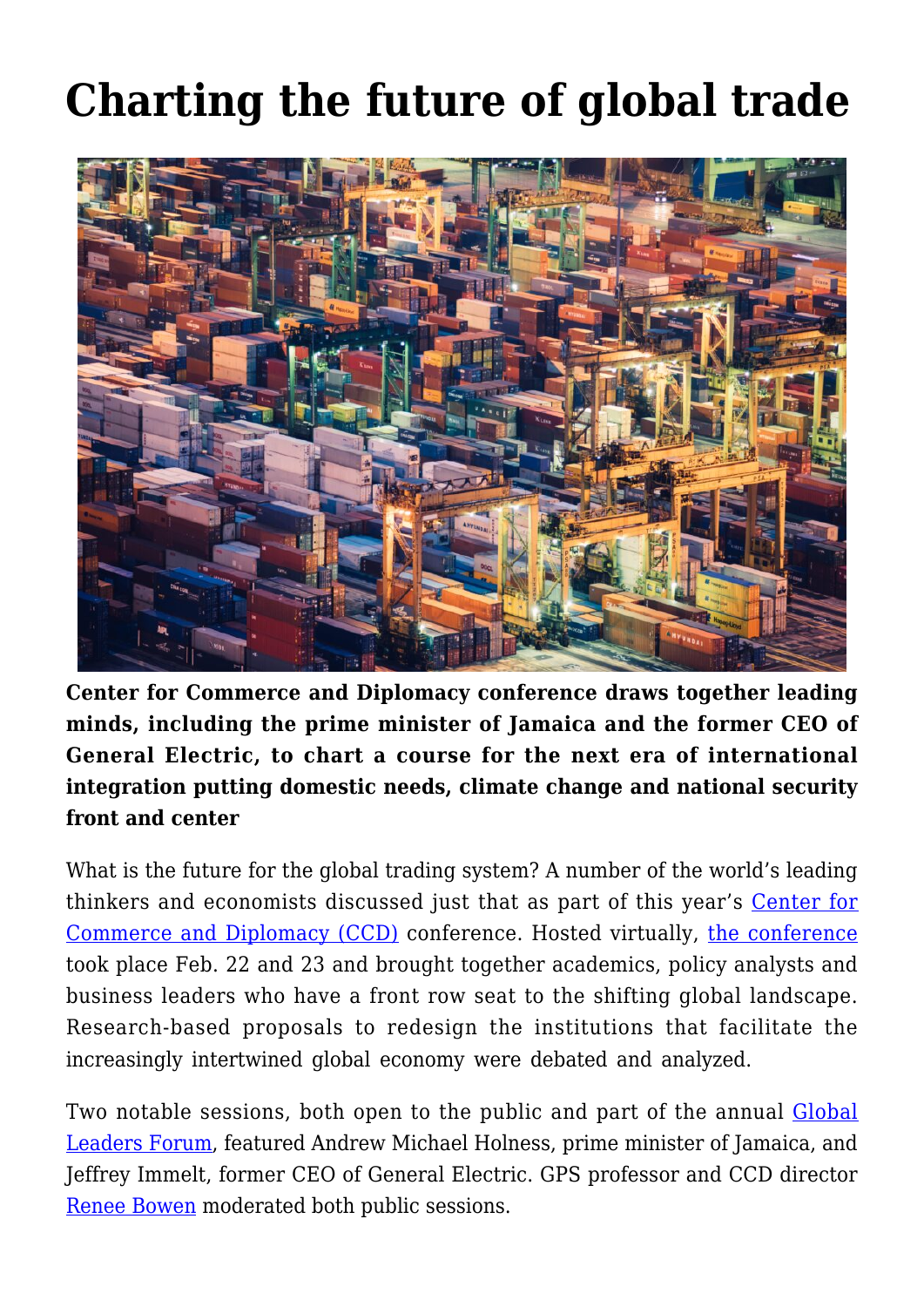## **Twin crises of the pandemic and climate change**

Bowen's discussion with Holness on Feb. 22 focused on the global economic impacts of two concurrent crises: the coronavirus pandemic and climate change.

"The pandemic is still the backdrop for everything that we do," Holness said. "The pandemic and climate crisis have changed the economic context, and the two crises need to be addressed simultaneously. Both overlap and are rooted in human activity. Both are inherently global in nature and require strong global responses."

Holness said that although emissions in 2020 dropped because of the pandemic and related economic slowdown, many expect emissions to rise to even higher levels once the global economy begins to recover. Jamaica is one of a number of island nations directly impacted by increasingly more common extreme weather events that can be attributed to climate change, including two tropical storms in 2020 that caused significant destruction in the country.



Andrew Michael Holness, Prime Minister of Jamaica. | Submitted photo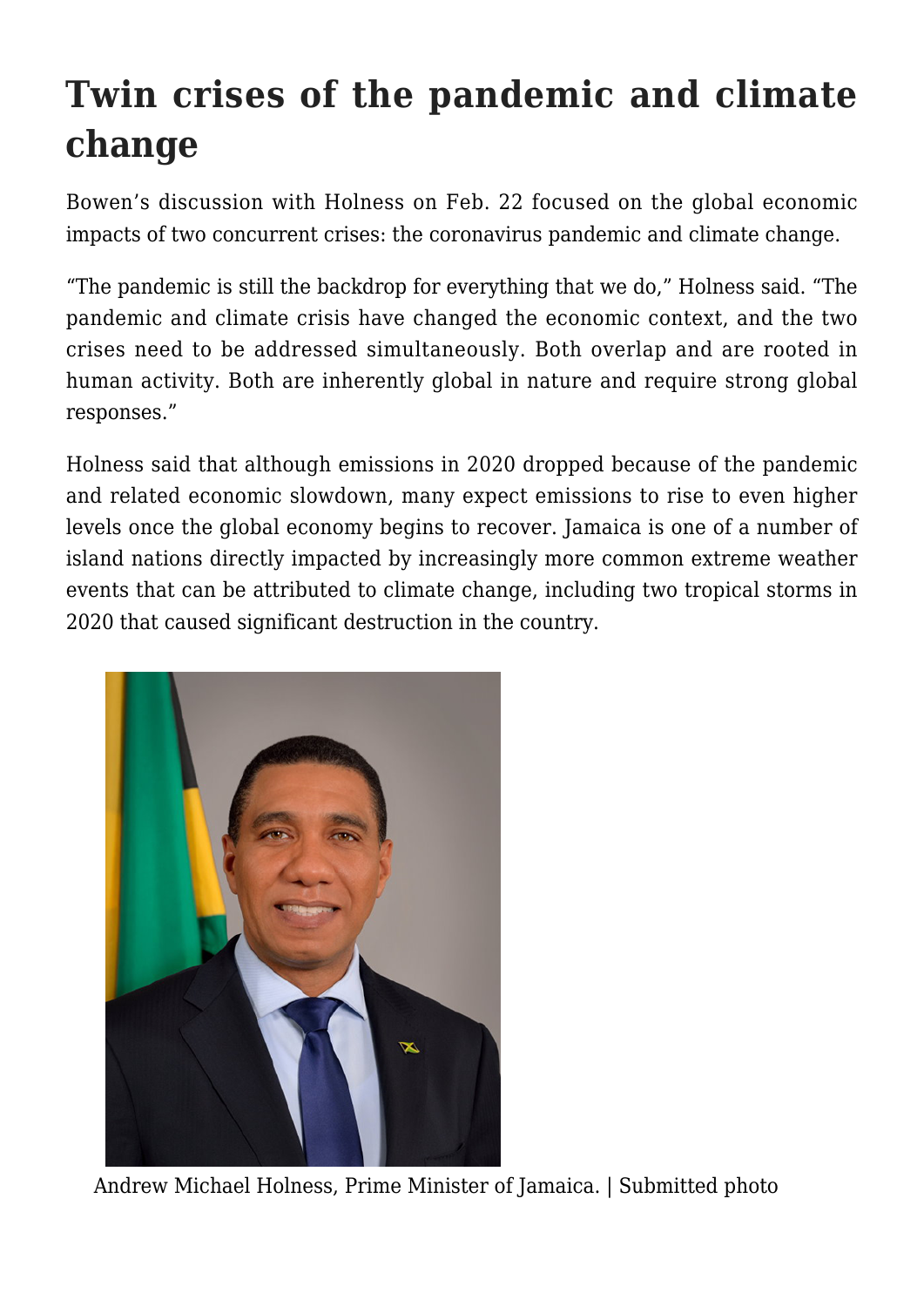"From a fiscal point of view, this damage makes it difficult to keep your budget on track," Holness said. "We've had to restructure the way we put our budget together to set aside resources as self-insurance for these types of weather events you can't plan for. These 'once in 100 years' events now seem to happen every 10 years."

One of the changes Holness' administration has implemented is to create a division within the Ministry of Economic Growth and Job Creation that deals specifically with climate change and how to incorporate climate policy in every aspect of governmental action.

"Their job is to understand this new climate landscape, to participate in global climate diplomacy, to have a presence in the forum where decisions are being made and to bring that back to the country so it feeds into our activities here," Holness said. "They ensure that whatever we are doing, climate is mainstream. If we're doing an infrastructure project, for example, what are the climate risks to the infrastructure we have?"

Holness notes that island nations like Jamaica "stand to bear a greater cost of climate change while contributing very little to the problem." Developed countries are many of the largest polluters, he said, because of more than a century of exploiting resources with little consideration for the environmental impacts.

"A part of the new consciousness is not just being more sensitive and understanding the impact of resource extraction and exploitation, but also understanding that there has to be a flow to developing countries. How do we get the private sector involved in sustainable development?" Holness said. "It requires education, discourse and governments to act with a certain level of determination and instrumentality. We must direct private resources toward more sustainable economic activity and give far more information than exists now to the public."



White River, Ocho Rios, Jamaica, with four colorful fishing boats moored in a small fishing settlement. Fish are visible through the clear waters. | Photo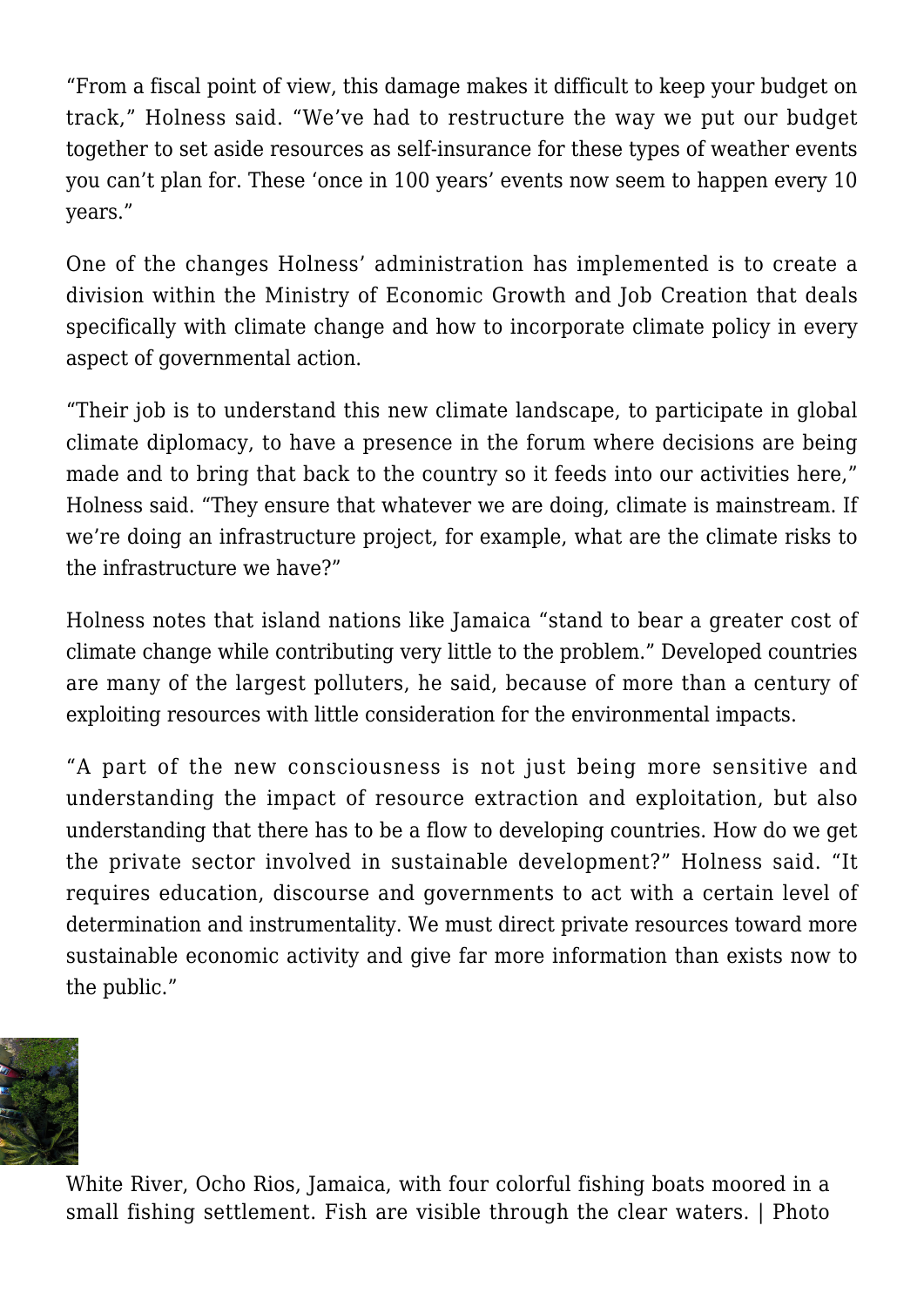credit: iStock

Holness stressed the importance of "urgent, transformational action" from all countries.

"The pandemic has created a one-off, last chance to rebuild our economies at the pace and scale that the climate crisis requires," he said. "The pandemic has served as a wake up call for many. We have an opportunity to care for each other and act collectively, to build stronger and build together."

Holness also addressed students, saying that they can make a difference in climate change no matter their career path and noted individual responsibility when it comes to reducing our carbon footprints.

"How many flights am I taking? What kind of car do I choose to drive? What kind of government do I choose to elect? We're only going to fix the climate by fixing the consumer," Holness said. "If we get our acts together as human beings and become more conscious and more enlightened on how we live, we should be able to make an impact, no matter what career we choose."

## **The future of global supply chains**

On Feb. 23, the Global Leaders Forum continued with an address from Jeffrey Immelt, who discussed the future of manufacturing and global supply chains.

"We were already backsliding toward a nationalistic tendency, not just in the U.S. but on a global basis," Immelt said. "COVID laid on top of it some dynamics that have made the globalization debate even tougher."

Immelt called the current global business atmosphere difficult, and mentioned that "every country is fighting for itself in terms of job creation."

"We're just in a time where we've had a vacuum in the U.S., and we need to be more outward-looking if we want to be a participant in or shape the global debate," he added.

Immelt said President Joe Biden and his administration has more experience on the global stage than previous administrations and might be better positioned to navigate economic agreements with China and other Asian countries.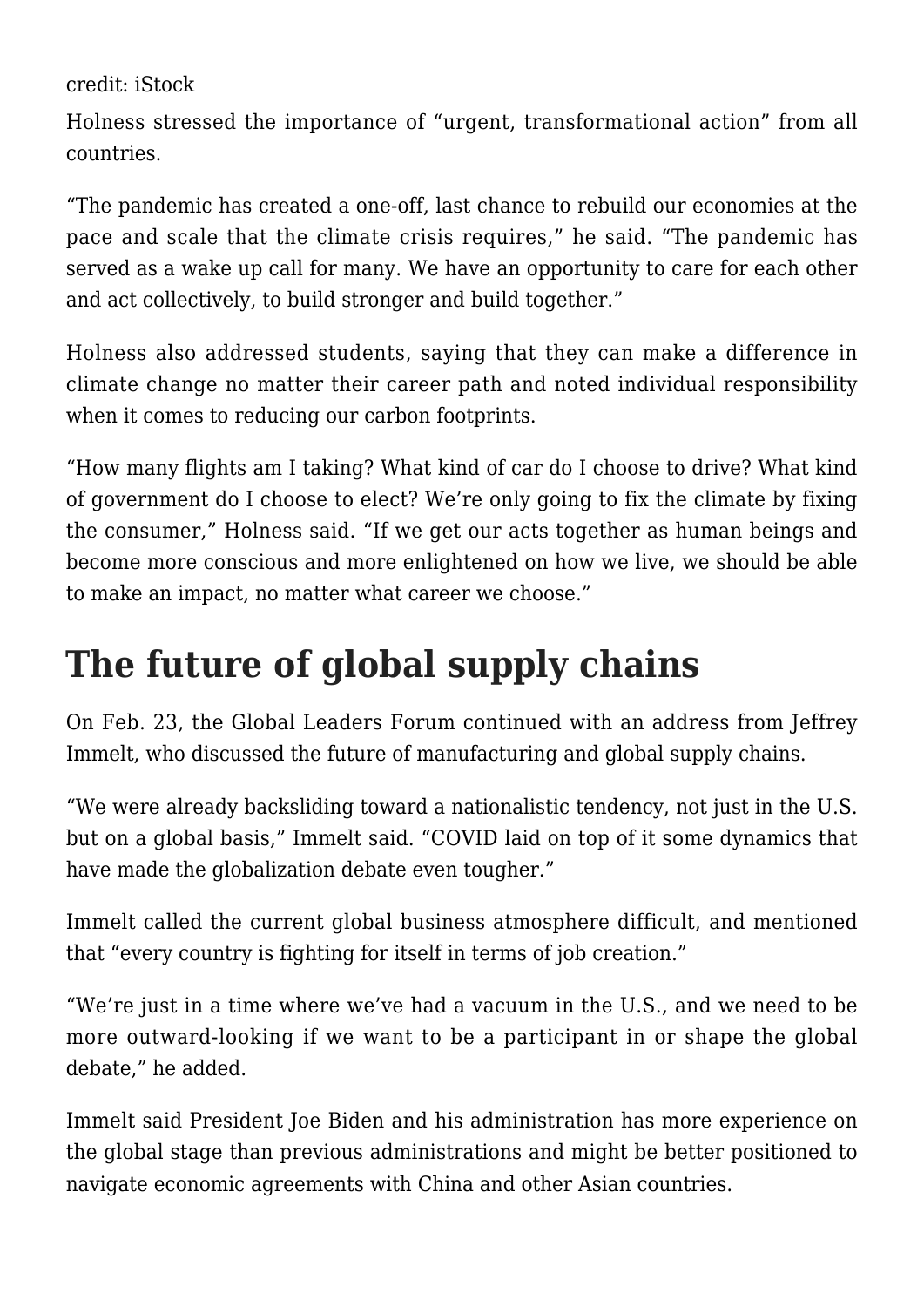

Jeffrey Immelt, former CEO of General Electric. | Submitted photo

"The natural tendency is to look toward Europe, which is an incredibly important partner, but the action is really in Asia," Immelt said. "That's where the economic growth is going to be, and that's where the focus has to be placed. We need to shore up the relationships we've had in the past, but I can't envision a world where the two largest economies don't talk to each other. That's a nonstarter, and that's where I fear we are today."

Immelt traced the history of global trade policies, many of which were first put into place in the 1940s and 1950s and served as "the guardrails for global trade."

"It's not that those institutions were wrong – it's just that they're dated," Immelt said. "Maybe in the past it was OK for a company to shut down and move production to Mexico, but that's not the way we like the world to work anymore."

Immelt said he has seen a move in industry toward focusing on keeping middleclass jobs in a country's borders, thanks to advancements in technology, automation and analytics, which have made products much cheaper to produce domestically – though Bowen noted these advancements also usually result in a reduction in the number of manufacturing jobs overall.

"If a business over the last 10-15 years wasn't thinking of a localization strategy, they really missed the boat," he said. "Any boardroom who has a product solely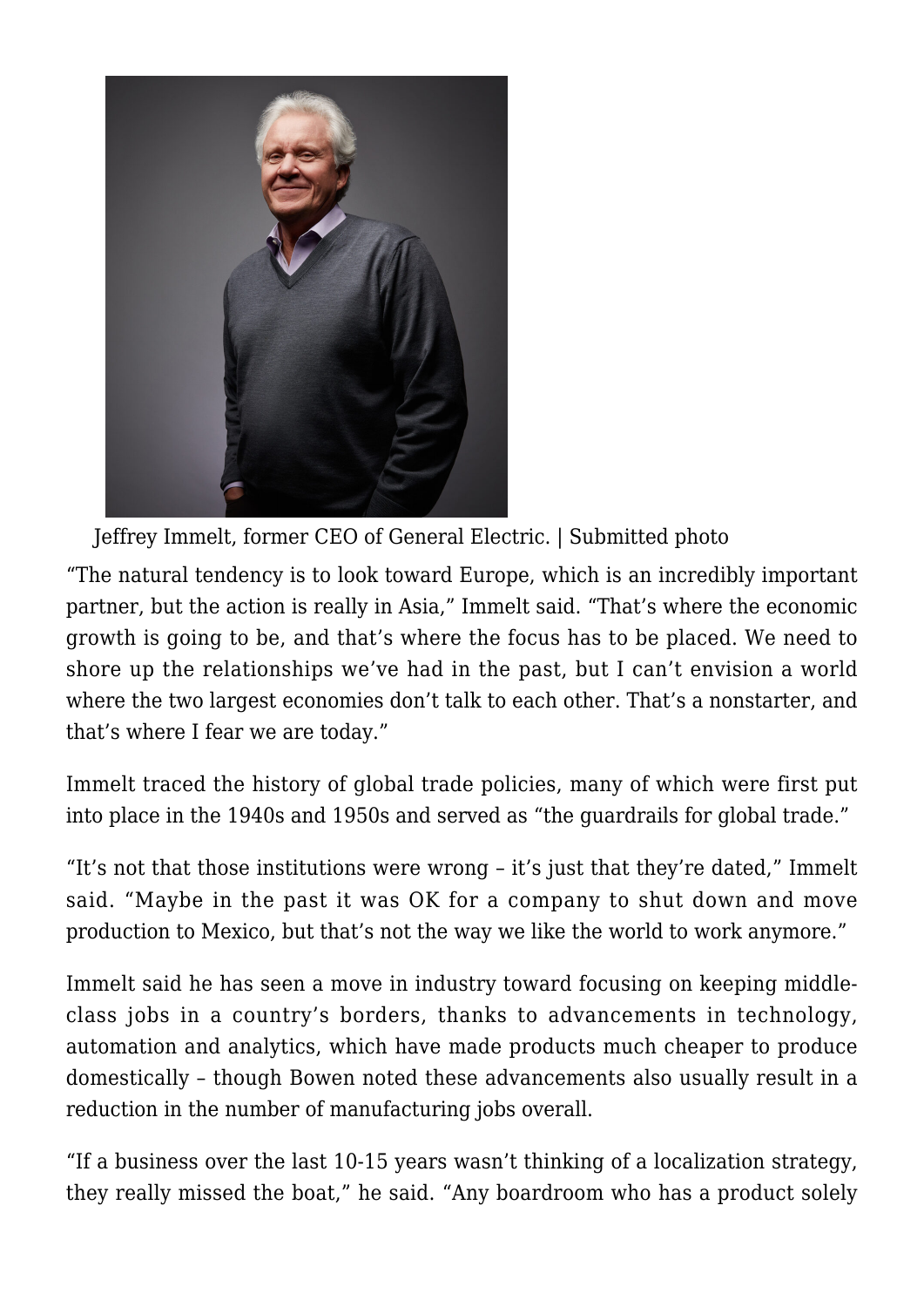sourced in Asia – or in any place, for that matter – is taking a significant enterprise risk for their institution."

Immelt also called for further educational training for those workers in order to fuel a "renaissance" in the manufacturing sector.

"No matter where you are in the supply chain, you're going to have to have digital skills. People can't avoid that. Even in your old job, your old industry isn't going to survive unless you have rudimentary technical skills," he said. "It's all about getting people that can do the next generation of skills, not the last."

## **Economic research and policy implications**

Following Immelt's talk, CCD hosted an international group of more than 40 economic scholars and practitioners to delve into topics such as the disruption of supply chains, Brexit, the U.S. departure from the Trans-Pacific Partnership and U.S. disengagement from the World Trade Organization, all of which have generated doubts about the future of global economic governance.

Panels addressed multilateralism versus bilateralism; national security, innovation policy and and trade agreements; building consensus for open markets; and the path forward on research and U.S. and international trade policy.

Presenters discussed their recent academic research and the policy implications of their work, and participating policy experts and business leaders reflected on how these research findings could improve thoughts on trade policy. The urgent need to address climate change and the economic perils induced by the pandemic featured prominently in this dialogue.

"One of the big takeaways for me is that there needs to be more coordination among policymakers, academics and business people," Bowen said.

Bowen also mentioned the [ongoing research](https://9f78cc29-a-62cb3a1a-s-sites.googlegroups.com/site/tamarareneebowenlyn/BowenBroz03262020.pdf?attachauth=ANoY7con7Wj99ihDfiQh5Q4dcFw992M7J4K7uwOylAVc3JFeL6Hk-p2QUw10sjGtlJVwRiOCiOMhZe0_U2e2QNxFCIiUyQI_Fd12KGAZVe9gZjNMTIcXF80yzJRMXdBa7gxrQCZdhGxKXdUYZwxW1ZeQ7z0_BvC1fdQB2YJmrD5oMttDJ8TPOIMqPMXjbmqiE5MCpIz1T6zbo9a4urdghwxX4Gw2VAjAgNe0njVBP6C3II6L4L7F_WQ%3D&attredirects=2&revision=2) that she, CCD assistant director [Lawrence Broz](https://polisci.ucsd.edu/people/faculty/faculty-directory/currently-active-faculty/broz-profile.html) and UC San Diego economics professor [Marc Muendler](https://economics.ucsd.edu/faculty-and-research/faculty-profiles/muendler.html) are doing to develop a simulation tool to model the impact of proposed policies on local communities.